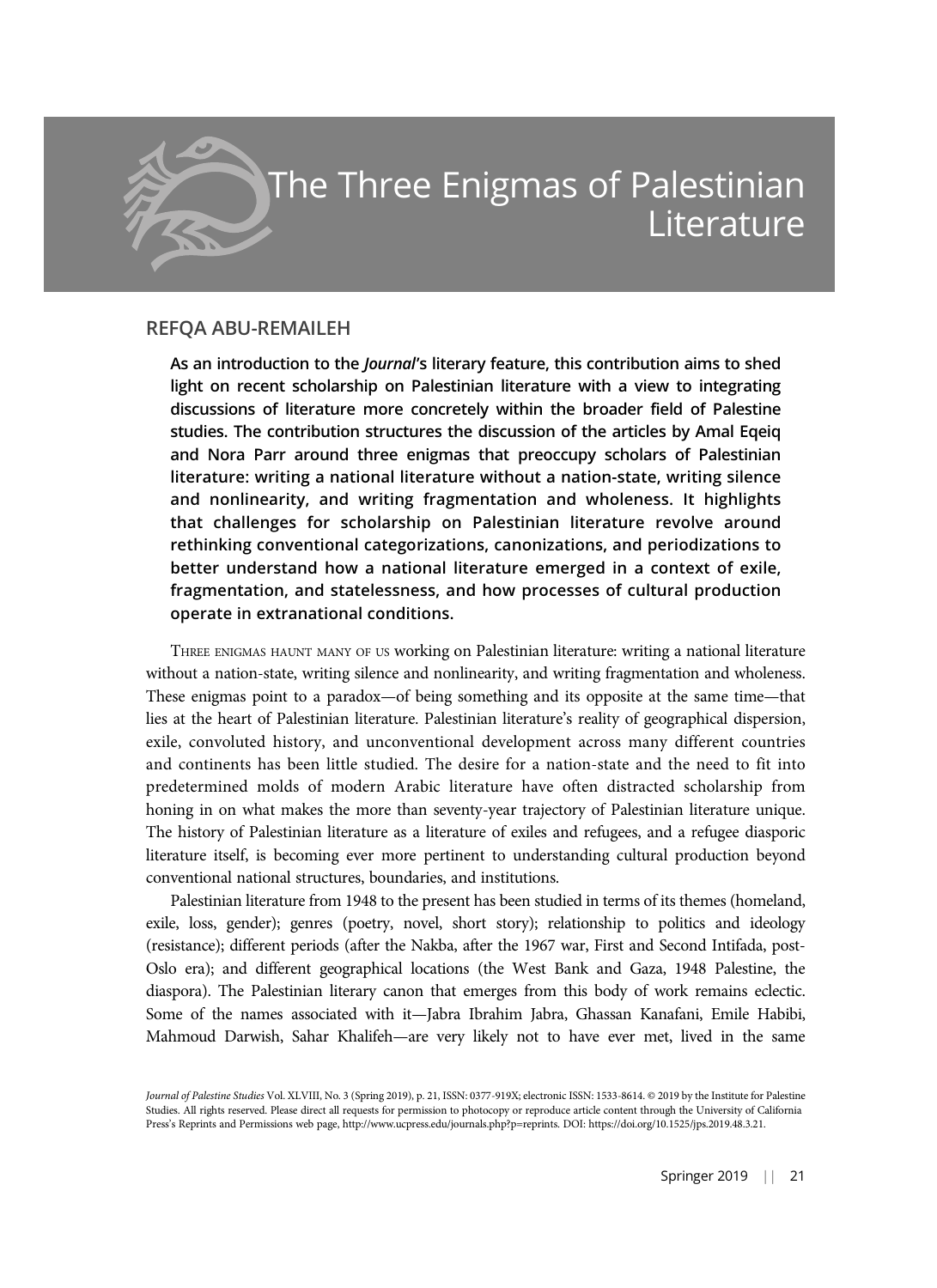country, or worked in the same political or cultural context. Even more difficult to grasp is the "bigger picture" of Palestinian literature, in other words, how to connect the dots between the hundreds of Palestinian writers and poets writing from different locations across the Arab world, Europe, North and South America, and beyond. Ultimately, some of the challenges for scholarship on Palestinian literature revolve around rethinking conventional categorizations, canonizations, and periodizations. Rereading Palestinian literary history with these questions in mind can shed light on how this "national" literature emerged in its unusual dispersed, transnational, and global fashion, and give insight into extranational processes of cultural production pertaining to a refugee and exilic nation.

The literary feature in this volume aims to introduce and give insight into new scholarship engaging with the questions, challenges, and enigmas at the heart of Palestinian literature. The articles by Amal Eqeiq, "From Haifa to Ramallah (and Back): New/Old Palestinian Literary Topography" and Nora Parr, "Ibrahim Nasrallah's Palestine Comedies: Liberating the Nation Form," offer a fascinating treatment of long-standing controversial practices such as map making, border drawing, and name giving in the context of an ever-shrinking physical Palestine. Parr focuses on the works of Ibrahim Nasrallah, a Palestinian refugee who grew up in Jordan, while Eqeiq turns her attention to the works of two Palestinian citizens of Israel, Adania Shibli and Ibtisam Azem. Through their analysis of these works, Eqeiq and Parr offer overlapping insights, but also differing visions, of temporality, geography, and nation.

The two articles initially emerged out of a conference panel devoted to the subject of space, place, and time in Palestinian literature that brought together the small and dispersed younger generation of scholars working in this field. It is hoped that this literary feature can act as a launchpad to integrate discussions of literature more concretely within the broader field of Palestine studies. While many of the questions treated in Eqeiq and Parr's articles can appear in different guises across the various disciplines of Palestine studies, this literary feature seeks to open a small window to the crucial debates on these very issues within contemporary Palestinian literature. Palestinian literature is often branded as the informal archive, memory, and history of the nation in the absence of the nation-state. This triple responsibility is important, but it endows literature with a museum-like preservation quality, turning it into something that is to be dusted off and displayed when and as needed. The present literary cluster aims to begin to address the pertinence of literature as a living creature shaping the discussions that preoccupy the field; it also aims to capture and reflect the paradoxical experiences Palestinians are grappling with more broadly.

### Writing a National Literature without a Nation-State

Who gets to write the Palestinian novel? Someone inside, outside, in Ramallah, or Haifa? Or everywhere all at once? Parsing the metanarrative structures emerging from the nine novels that make up Ibrahim Nasrallah's Al-milhat al-filastiniyya (The Palestine Comedies), Parr argues that Nasrallah's work provides a missing paradigm for writing and reading the nation outside conventions. Borrowing from Walter Benjamin, Parr shows how the notion of a "constellation" expands the limits of the novel genre and opens up a space for a multiplicity of structures that helps decolonize the nation form. What she calls the "nation constellation" allows alternative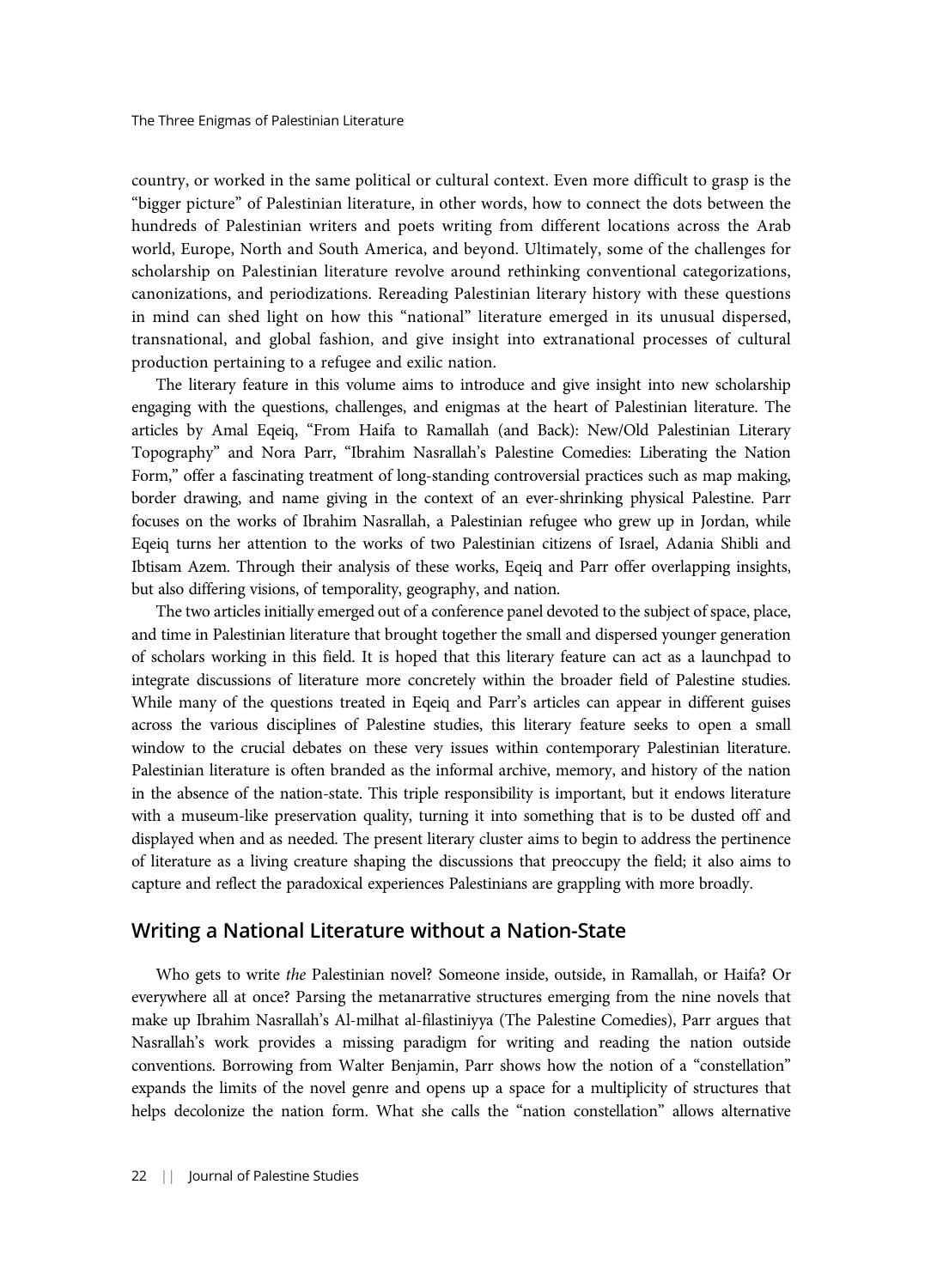frameworks for the nation to emerge, ones that are all-inclusive, nonlinear, noncontiguous, and openended—capable of remapping the relationships between Palestinian people and spaces. The relevance of the constellation form to the Palestinian story, Parr suggests, is that unlike the "imagined community" as a possibility that crystallized around the nation-state, it is able to pick up on, contain, and make apparent once-invisible structures.

On the flip side of flexible, generous structures that can contain a boundless Palestine, there is the lived reality of estrangement because of uprootedness inside Palestine. The figure of the alienated Palestinian in Palestine emerges out of Eqeiq's analysis of border crossing in Shibli's novella, Masas (which has been translated to English as Touch) and short stories ("May God Keep Love in a Cool and Dry Place" and "The Fence"), and Azem's novel Sariq al-nawm: Gharib Hifawi (The Sleep Thief). The city (Haifa, Jerusalem, Jaffa/Tel Aviv) becomes the site that exposes the clash between the national imaginary and the colonial present, revealing what it means to move across a fragmented geography of Palestine.

Nevertheless, there is one particular route that offers hope, according to Eqeiq. Despite multiple physical closures and reopenings since 1948, the Haifa-Ramallah route has more recently offered a subversive cultural and literary path that transcends political and national fragmentation, mapping a new horizon for decolonization. The "re-Palestinization" of urban space, argues Eqeiq, happens through self-reflection and an awareness of exclusion and alienation. In that sense, writing the invisibility of the Palestinian in the colonial reality can also be part of the constellation structure that includes not only what is imagined, but also that which is not visible.

## Writing Silence and Nonlinearity

Writing silence does not mean writing without words or language, but rather finding a way to navigate the realms of the unsaid and the unspeakable. To do so invites a nonlinearity of narrative that can capture the physical, emotional, psychological, temporal, and geographical dislocation and alienation of the Palestinian subject. Knitting together narratives capable of exposing invisibility and silence also entails transcending chronology, linearity, contiguity, borders, plot, style, and genre. Both Parr and Eqeiq show us how these "negative spaces" of the Palestinian story come alive through the different narrative strategies of Nasrallah, Shibli, and Azem.

In the process of exposing invisibility and silence, the role of the reader becomes paramount. Inviting the reader into the text means laying bare the mechanics of meaning creation and narrative making. This "open," self-reflexive process is the precise opposite of the "closed," ideologically based/bound national mythmaking narrative or "architext," as Parr refers to it. Building and expanding on Gérard Genette's notion of genre structures, Parr's analysis illustrates how the architext becomes a structure of power that has the ability to single-handedly and unilaterally erase what does not fit into its frame. In this way, the architext generates a different contract with the reader, one of imposition of narrative rather than participation in narrative. On the other hand, Parr illustrates how Nasrallah's novel, Tifl al-mimhat (Eraser Child), allows one to "read power into" the nation constellation, recognize the limits of genre, and to question form and text. Parr shows us how the reader begins to see the invisibles, which are manifested in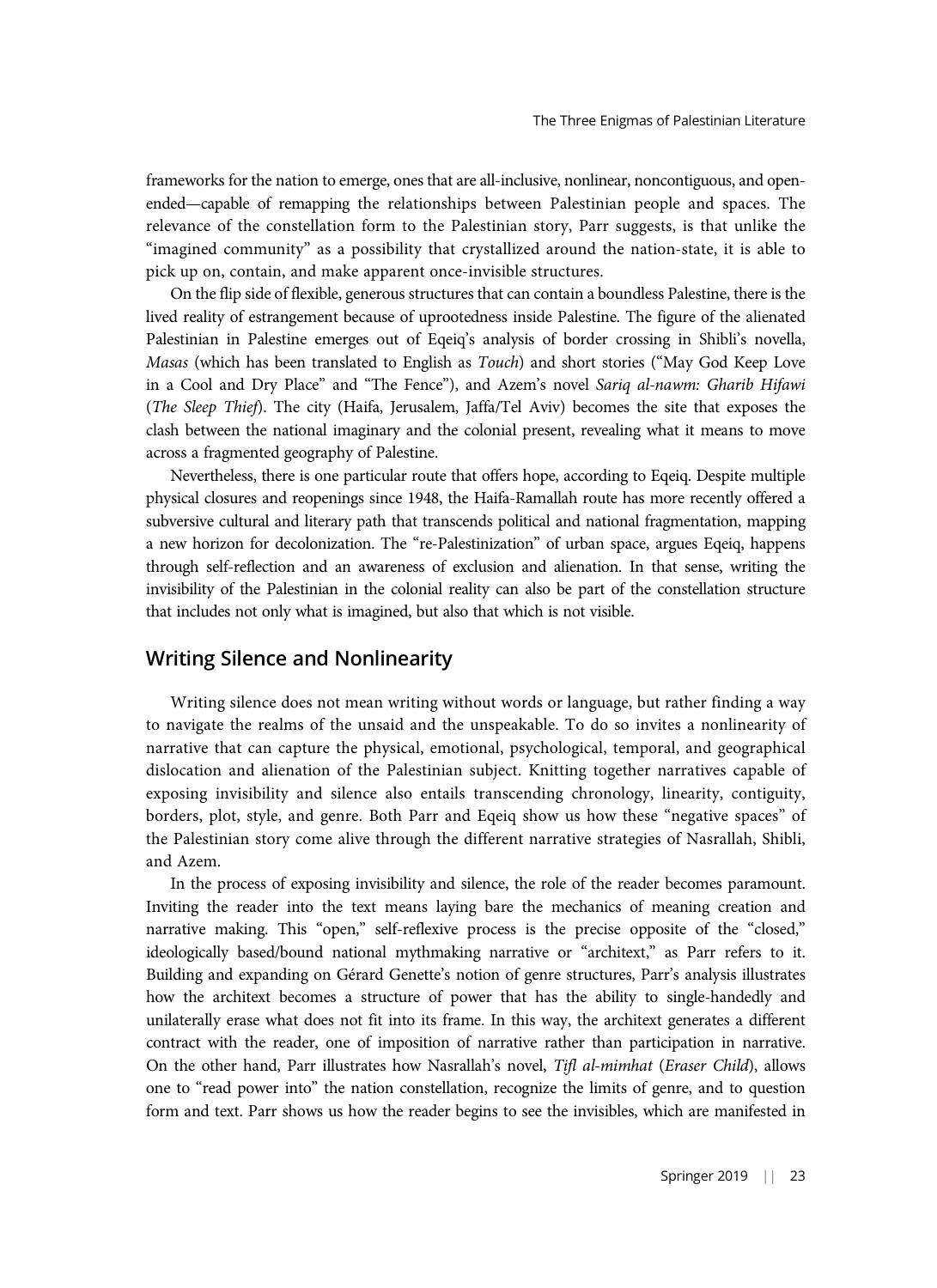The Three Enigmas of Palestinian Literature

the space between what the protagonist witnesses (the destruction of Palestine) and what he thinks and reads (the imminent victories of the Arab armies). Ultimately the reader becomes aware of how official meaning is imposed through selective association, erasing the reality of the lived experience.

Writing silence also exposes the politics of silencing. Eqeiq highlights the vignettes in Azem's Sariq al-nawm where the protagonist, Gharib (which means stranger), experiences first-hand cultural appropriation, erasure of Palestinian memory, physical destruction of the landscape, and the disappearance of his own personal memories along with it. Despite coming from Haifa, a city historically known to welcome strangers, Gharib renounces the weight of his name and seeks the lightness of being in a dew drop, claiming a new name—Nada (which means dew). In Shibli's Touch, the protagonist, a little girl, is trying to learn language, but her attempts are fraught with hurdles of articulation and connection: hearing language fragments on the news, she cannot comprehend or pronounce "Sabra and Shatila"; in another scene, her teacher asks a classmate to either erase the word "Palestine" or throw away the ruler inscribed with the taboo word. Referring to Shibli's choice for the titles of the five vignettes that make up Touch—"Colors," "Silence," "Movement," "Language," and "The Wall"—Eqeiq shows us how alienation from language becomes a form of silence that can be written.

### Writing Fragmentation and Wholeness

What brings the different vignettes, strands, and fragments together into the constellation or metanarrative whole? Parr and Eqeiq draw our attention to four possible elements: intertextuality, al-muthanna (the dual), Palestine, and decolonization.

Intertextuality and the referencing of Palestinian literary heritage create the possibility for texts to live within other texts, even if they are not physically housed in the same national space, time, or place. The nation, according to Parr, can be constituted through intertextuality to create a newly imagined vocabulary of connected fragments. In this way, Nasrallah's Palestine Comedies can imagine a nation that includes all of Palestine's noncontiguous times, spaces, and places. Eqeiq further stresses how intertextuality creates a Palestinian memory. The intertextual references in Azem's Sariq al-nawm draw a Palestinian genealogy of alienation and estrangement that connects Gharib to Saeed the Pessoptimist, the character from Emile Habibi's famous 1974 novel, and to Return to Haifa, Ghassan Kanafani's 1969 novella. This allows a "re-Palestinization" of the conceptual, historical, and literary maps that are drawn through these connections.

In Nasrallah's Aʻras amna (which has been translated into English as Gaza Weddings), Parr draws our attention to the twin paradigm as a way of understanding the links between disconnected spaces. The form of the dual (al-muthanna)—unique to the grammar of the Arabic language—has been used as a literary trope throughout the history of Arabic literature from pre-Islamic poetry to more recently in volume 1 of Elias Khoury's Children of the Ghetto trilogy (2017). The device of the double in Nasrallah's work is pictured as identical twins who resemble a split "ful bean" and the "riwayatain" (two novels) that make up the story. The twins reveal the possibility of being linked "outside bounded space and linear time"